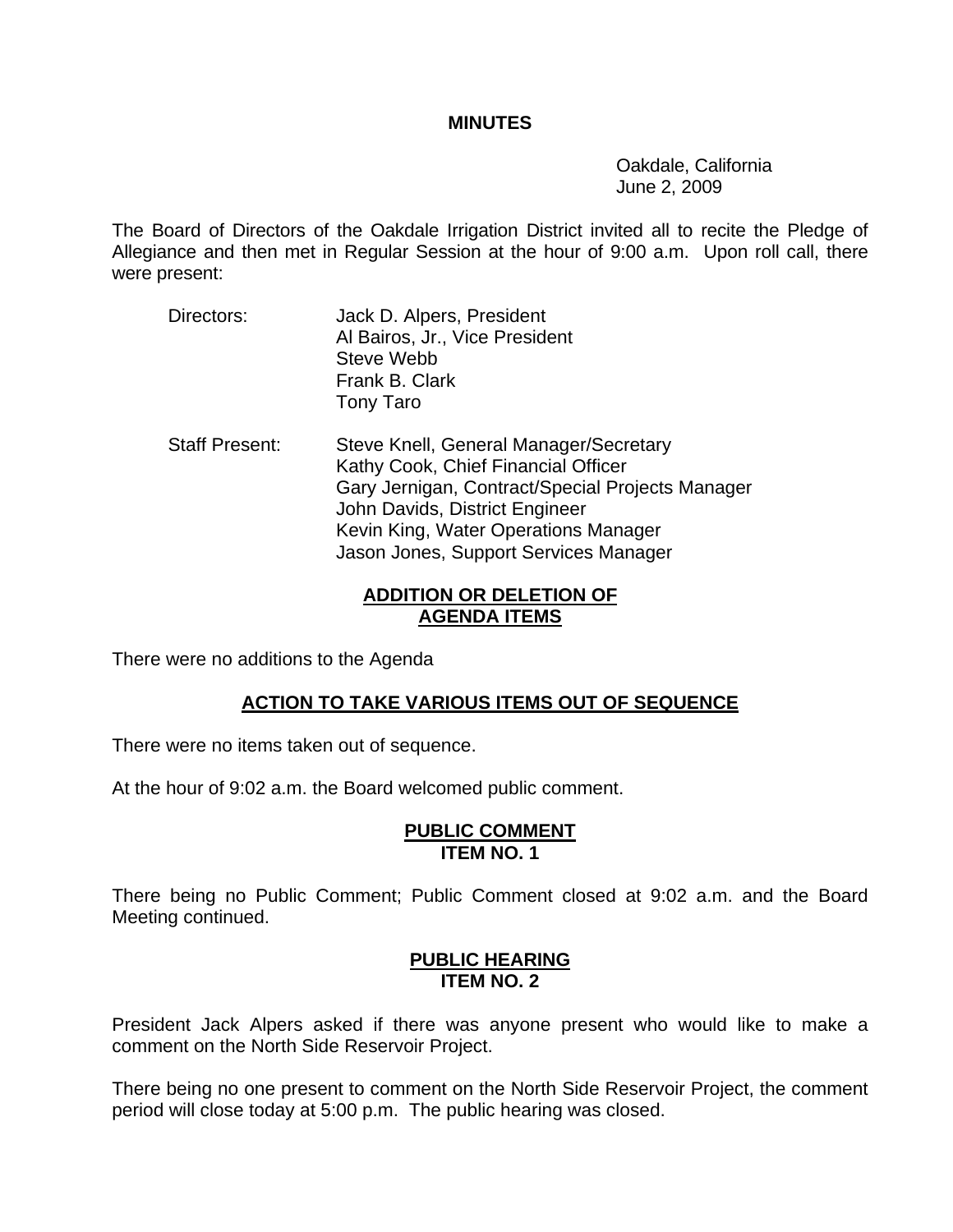Director Webb requested that Item No. 8 be pulled from the Consent Calendar.

### **CONSENT ITEMS ITEM NOS. 3, 4, 5, 6, 7, 9**

### **ITEM NO. 3 APPROVE THE BOARD OF DIRECTORS' MINUTES OF THE REGULAR MEETING OF MAY 19, 2009 AND RESOLUTION NOS. 2009-35, 2009-36, AND 2009-37**

A motion was made by Director Clark, seconded by Director Webb, and unanimously supported to approve the Board of Directors' Minutes of the Regular Meeting of May 19, 2009 and Resolution Nos. 2009-35, 2009-36 and 2009-37.

### **ITEM NO. 4 APPROVE OAKDALE IRRIGATION DISTRICT STATEMENT OF OBLIGATIONS**

A motion was made by Director Clark, seconded by Director Webb, and unanimously supported to approve the Oakdale Irrigation District Statement of Obligations.

### **ITEM NO. 5 APPROVE ASSIGNMENT OF CAPITAL WORK ORDER NUMBERS**

| Facility                 | <b>Project Description</b>                                                                                                                | <b>Estimated Cost</b> | Work Order No. |
|--------------------------|-------------------------------------------------------------------------------------------------------------------------------------------|-----------------------|----------------|
| Coop Pipeline            | Realign approximately 340 linear feet of new<br>15" 100 PIP PVC and install two (2) new air vents.                                        | \$25,300              | 0929           |
| Van Norman<br>Pipeline   | Replace approximately 960 linear feet of existing<br>steel pipe with 18" 100 PIP PVC and install two (2)<br>new air vents.                | \$61,400              | 0930           |
| <b>Wyatt Pipeline</b>    | Replace approximately 1,200 linear feet of existing<br>concrete pipe with 18" 100 PIP PVC and install two (2)<br>new air vents.           | \$85,600              | 0931           |
| Rossini Pipeline         | Replace approximately 3,300 linear feet of existing<br>concrete and steel pipe with 18" 100 PIP PVC and<br>install two (2) new air vents. | \$239,200             | 0932           |
| <b>Townhill Pipeline</b> | Replace 12" inline valve                                                                                                                  | \$5.400               | 0933           |

A motion was made by Director Clark, seconded by Director Webb, and unanimously supported to approve the assignment of capital work order numbers.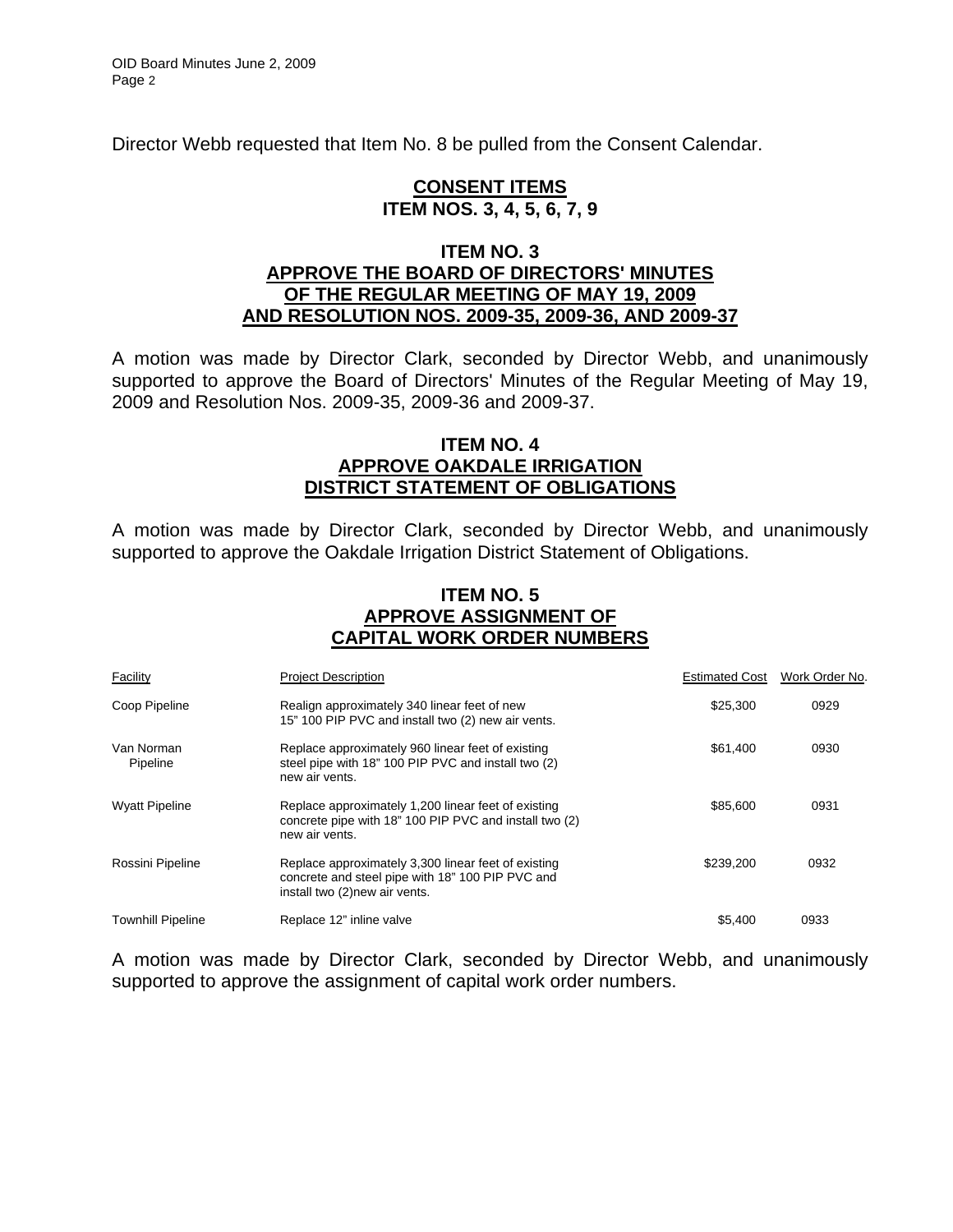## **ITEM NO. 6 APPROVE RESOLUTION COMMENDING CAROL ARNOLD IN APPRECIATION OF CONTINUOUS SERVICE FROM JUNE 16, 1980 TO JUNE 17, 2009**

A motion was made by Director Clark, seconded by Director Webb, and unanimously supported to approve the Resolution Commending Carol Arnold in Appreciation of Continuous Services from June 16, 1980 to June 17, 2009.

### **ITEM NO. 7 APPROVE RESOLUTION ADOPTING IDENTIFY THEFT PREVENTION PROGRAM**

A motion was made by Director Clark, seconded by Director Webb, and unanimously supported to approve the Resolution Adopting Identify Theft Prevention Program.

## **ITEM NO. 9 APPROVE AWARD OF BID TO MISSION LINEN SUPPLY FOR UNIFORM SERVICE**

A motion was made by Director Clark, seconded by Director Webb, and unanimously supported to approve the award of bid to Mission Linen Supply for Uniform Service.

## **ACTION CALENDAR ITEMS NOS. 8, 10, 11, 12**

### **ITEM NO. 8 APPROVE GENERAL SERVICE AGREEMENTS FOR VARIOUS VENDORS/CONTRACTORS (NORTHERN STEEL REBAR, HAZARD MANAGEMENT SERVICES, AND INTEGRATED TELECOM SOLUTIONS)**

Directors Webb asked what Hazard Management Services does for the District. Contract/Special Projects Manager Gary Jernigan explained that this service picks up hazardous material when discovered by the District at various locations and properly disposes of the hazardous material. They are certified by the State of California.

A motion was made by Director Webb, seconded by Director Alpers, and unanimously supported to approve the General Services Agreement for Various Vendors/Contractors (Northern Steel Rebar, Hazard Management Services, and Integrated Telecom Solutions).

# **ITEM NO. 9 REVIEW AND TAKE POSSIBLE ACTION ON ANNEXATION FEE INCREASE**

Annexation Policies of the District are required to preserve the "no harm" protections of existing district water constituents as and when new lands are annexed to the OID Service Area. Because this process is involved, over the course of the coming year there will be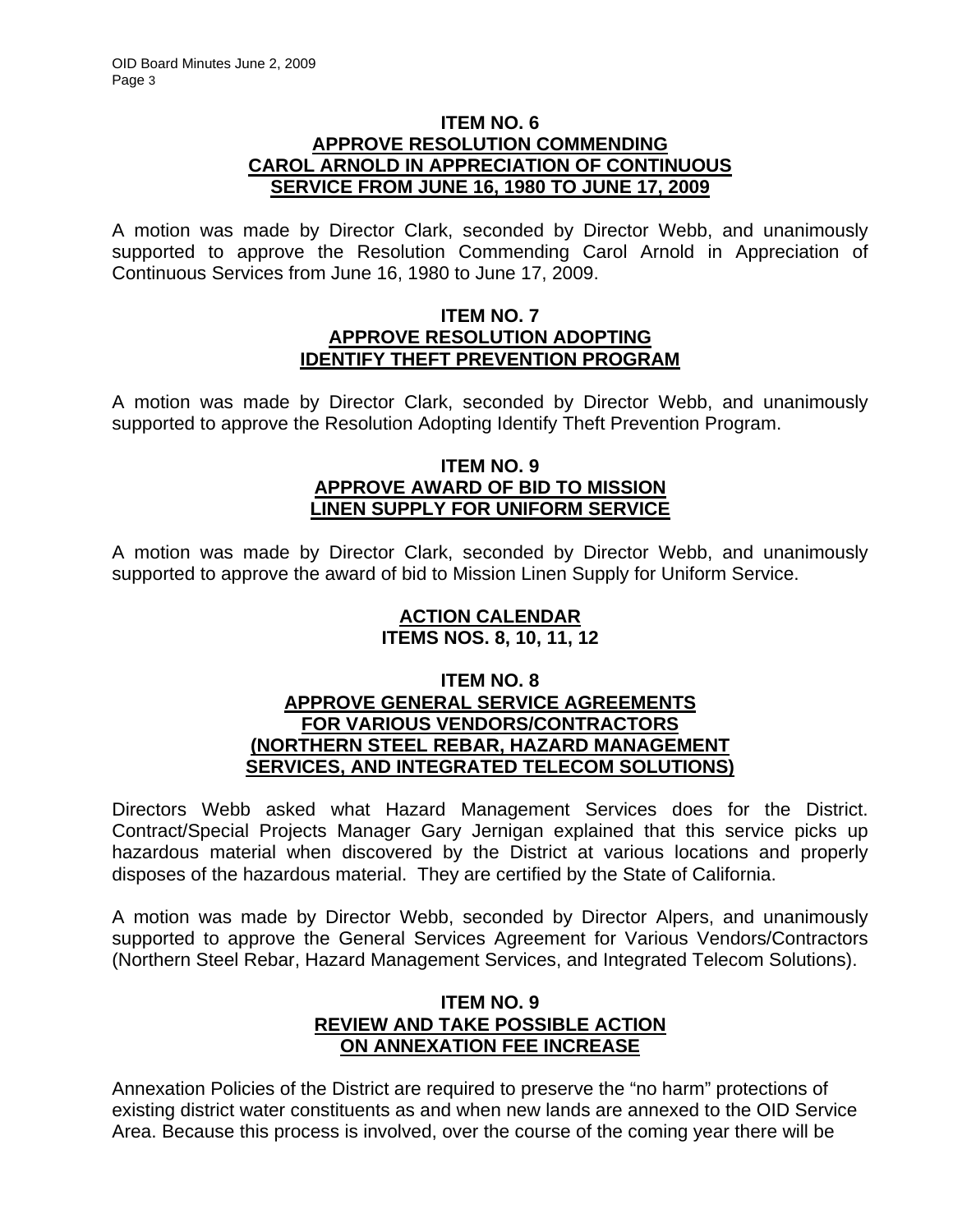incremental changes brought forth that will require Board review, input and direction as it relates to OID's annexation policies.

The first change to be brought forth to the Board is the fee for annexation. Staff is recommending a formula based annexation fee that is reflective of current value and reflective of the changes in the asset value on an annual basis. The proposal before the Board is to adopt an annexation fee figured in one of two ways:

- 1. Net Asset Value (less depreciation) divided by the irrigated acreage paying for OID water for the year of annexation.
- 2. Book Value (inclusive of depreciation) divided by the irrigated acreage paying for OID water for the year of annexation.

Both Net Asset and Book Value numbers would be based on the latest OID Audit Report. Using Net Asset over Book Value is a decision for the Board. In dollars, the impact to the annexation fee using the 2008 audit and irrigated acreage in that year is as follows;

- 1. \$128,261,096/55,411 acres = \$2,314.72 per acre annexation fee
- 2. \$148,353,099/55,411 acres = \$2,677.32 per acre annexation fee

Staff is asking the Board to determine which method it wishes to adopt and include in the current OID Annexation Policy recognizing that further changes in the policy will be forthcoming.

A motion was made by Director Clark, seconded by Director Bairos to use the Book Value Method (inclusive of depreciation) divided by the irrigation acreage paying for OID water for the year of annexation, and by roll call was voted as follows:

| Director Taro          | Yes |
|------------------------|-----|
| <b>Director Bairos</b> | Yes |
| <b>Director Alpers</b> | Yes |
| <b>Director Clark</b>  | Yes |
| Director Webb          | Yes |

Motion carried by a vote of 5 to 0.

### **ITEM NO. 10 REVIEW AND TAKE POSSIBLE ACTION ON SCHONHOFF REQUEST (APN: 063-029-034)**

On April 17, 2009 the District received a written request from Mike Schonhoff for forbearance of water charges on his property on Bentley Road (APN 063-029-034) during his planned land use change. A copy of Mr. Schonhoff's letter is attached for reference. The Water Committee met with Mr. Schonhoff on May 4, 2009 to discuss the issue.

The Water Committee recommends that Mr. Schonhoff's request be denied, but informed Mr. Schonhoff that the request would be presented to the whole Board. Staff sent a letter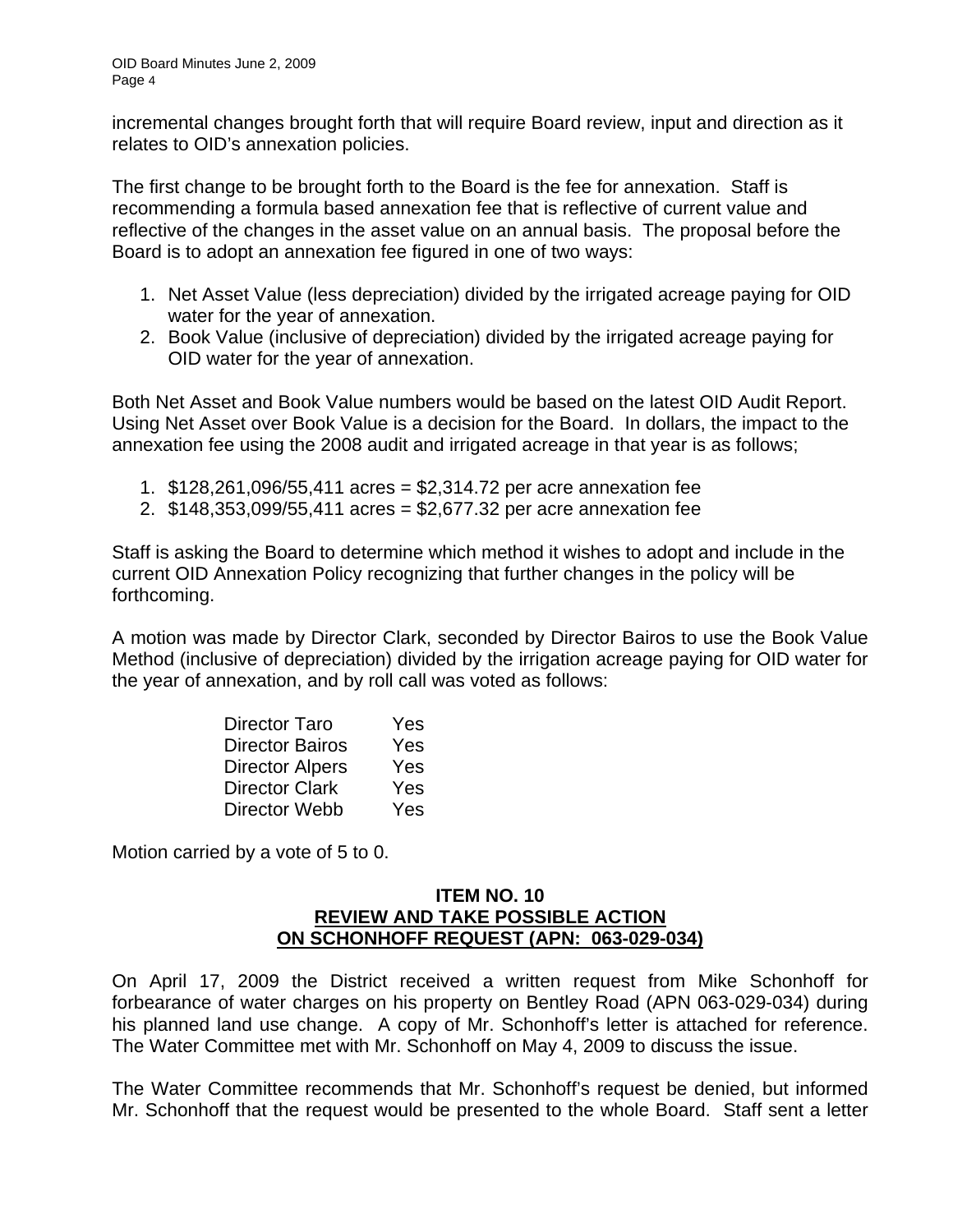to Mr. Schonhoff on May 20, 2009 informing him of the Water Committees recommendation. A copy of said correspondence is attached for reference.

A motion was made by Director Bairos, seconded by Director Webb, and unanimously supported to deny Mr. Schonhoff's Request (APN: 063-029-034).

### **ITEM NO. 11 REVIEW AND TAKE POSSIBLE ACTION ON CANCELLING THE JUNE 16, 2009 BOARD MEETING AND SCHEDULING A SPECIAL BOARD MEETING ON JUNE 23, 2009**

The next Board of Directors meeting is scheduled for June 16, 2009. Three of the five Directors will be attending the APPA Conference in Salt Lake City, Utah from June 13, 2009 to June 17, 2009. Therefore, it is in the best interests of the District to cancel the June 16, 2009 Board Meeting and schedule a Special Board Meeting to be held on June 23, 2009.

A motion was made by Director Webb, seconded by Director Clark, and unanimously supported to approve cancelling the June 16, 2009 Board Meeting and scheduling a Special Board Meeting on June 23, 2009.

# **ITEM NO. 15 COMMUNICATIONS**

# A. **GENERAL MANAGERS REPORT**

# **Safety Activities**

1. 155 days without a lost time injury accident.

# **Administration Activities**

- 1. Need a representative from the District to attend the City of Oakdale's City Council Meeting on June 15, 2009 at 7:00 p.m. to accept Certificate of Appreciation
- 2. OID's in-house pipeline costs have been running \$1.55-\$1.65 per diameter inch, well below the \$3 mark charged by outside contractors. This is inclusive of all overhead as well. Great job in project management and oversight to reduce costs. Poured-in-place structures show similar cost reductions.
- 3. Director Alpers and GM attended and presented Resolution to SSJID in recognition of their 100 years of service to the community at their May 26<sup>th</sup> Board meeting.
- 4. Attended StanCog 108 by-pass meeting.
- 5. Attended Oakdale Business Merchants meeting.
- 6. Tri Dam GM interviews held May  $28<sup>th</sup>$ .
- 7. Some staff to be attending USCID conference in Reno this week.
- 8. SJR Commissioner's Meeting to be Friday, June  $12<sup>th</sup>$ .
- 9. APPA in Salt Lake City is June  $15^{th}$ -17<sup>th</sup>.
- 10. Legal Notes:
	- a. Knights Ferry court appearance Monday, June 1.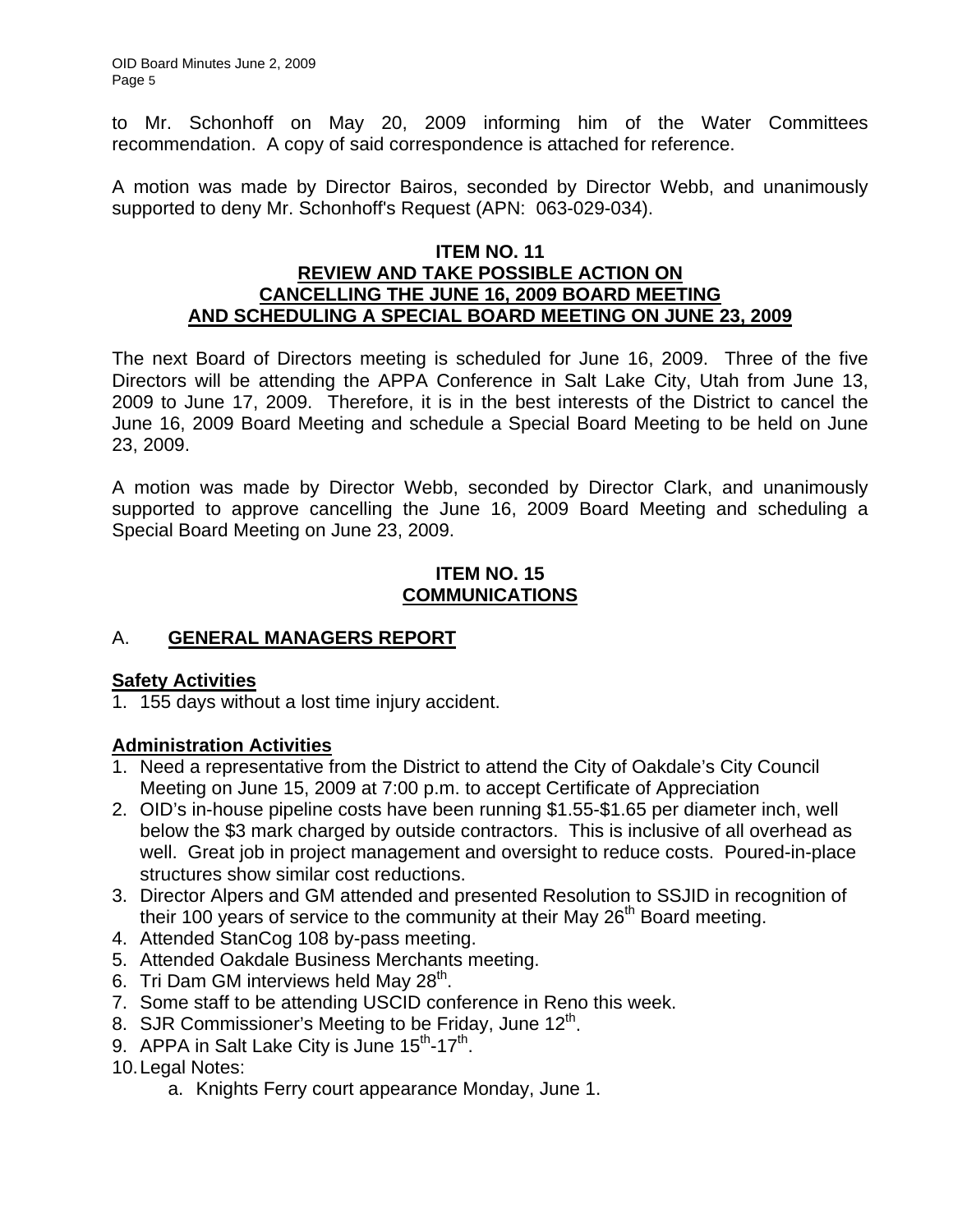b. NMFS appears to be or has issued a jeoporady opinion on outmigration salmon. Opinion to establish a flow requirement at Vernalis. BOR requirement to meet but water to come from Melones or Friant, both of which impact agriculture.

# **Contract and Special Project Activities**

- 1. Cape Horn Tunnel Final Contract Modification closing out the contract with Drill Tech and Condor Earth Technologies is in preparation.
- 2. Little John Creek Dam Project Final control installation to be completed by Sierra Controls for the SCADA system once the agreement has been signed by Brunkard for access to the signal relay tower. Final Contract Modification closing out the contract with Teichert Construction is in preparation waiting on Final Invoice from Teichert.
- 3. Riverbank/South Main Final Contract Modification closing out the contract with Sierra Mountain Construction is being finalized waiting on Unconditional Lien Releases.
- 4. Fairbanks/Cometa Control Structure Rehabilitation Final Contract Modification closing out the contract with Teichert Construction is completed but need Final Invoice to complete.
- 5. Fairbanks/SSJID Main The final invoice with remaining lien releases has not been received from Preston Pipeline.
- 6. South Main Canal and Tunnel Projects (CEQA) The CH2M HILL CEQA team conducted the site investigations in February, March and April. 12, 2009 followed up with a Biological Site Investigations in February and April. The determination for the projects from Goodwin Dam to 2-Mile Bar (Segment I) and from Tunnel #7 to the second Concrete Flume downstream of Tunnel #7(Segment II) will fall under a Category Exemption. CH2MHILL has completed the CatEx documents and these are being review now by OID and Condor. After the review process, these will be filed.
- 7. South Main Canal and Tunnel Projects (Engineering) The South Main from Goodwin Dam to 2-Mile Bar (Segment I) and from Tunnel #7 to the second Concrete Flume downstream of Tunnel #7 (Segment II) are still on schedule for the bid packages to be ready for distribution on June 15, 2009 with a due date of July 14, 2009. The contract award is targeted for the end of August with a Notice to Proceed on September 15, 2009.
- 8. Condor continues to perform some preliminary engineering to support CH2MHILL on the CEQA evaluation on the 2-Mile Bar Tunnel.
- 9. Landowner Meetings have been conducted for the Cashman Dam, Clavey Drop and the South Main Canal Rehabilitation Projects. These Landowner meetings will continue for the next two months.
- 10. Review of the project schedules was conducted for the North Side Regulating Reservoir, Cashman Dam, Clavey Drop and the South Main from RVL Reservoir to Warnerville Road. The Construction Management Program is being developed now for all of the 2009/2010 projects from a Priority List received from Water Operations.
- 11. A display of the District Uniforms was set up in the C&M day room and the DSO day room for the employees to review. The results have been complied and submitted to the GM for presenting to the Personnel Committee.
- 12. Contract Administration activities on issued contracts to be renewed and/or issued, Work Releases and Change Orders for all contracts.
- 13. Organizational plan is being assemble for all the project coordination for 2009/2010 projects.
- 14. Project coordination with Engineering Consultants.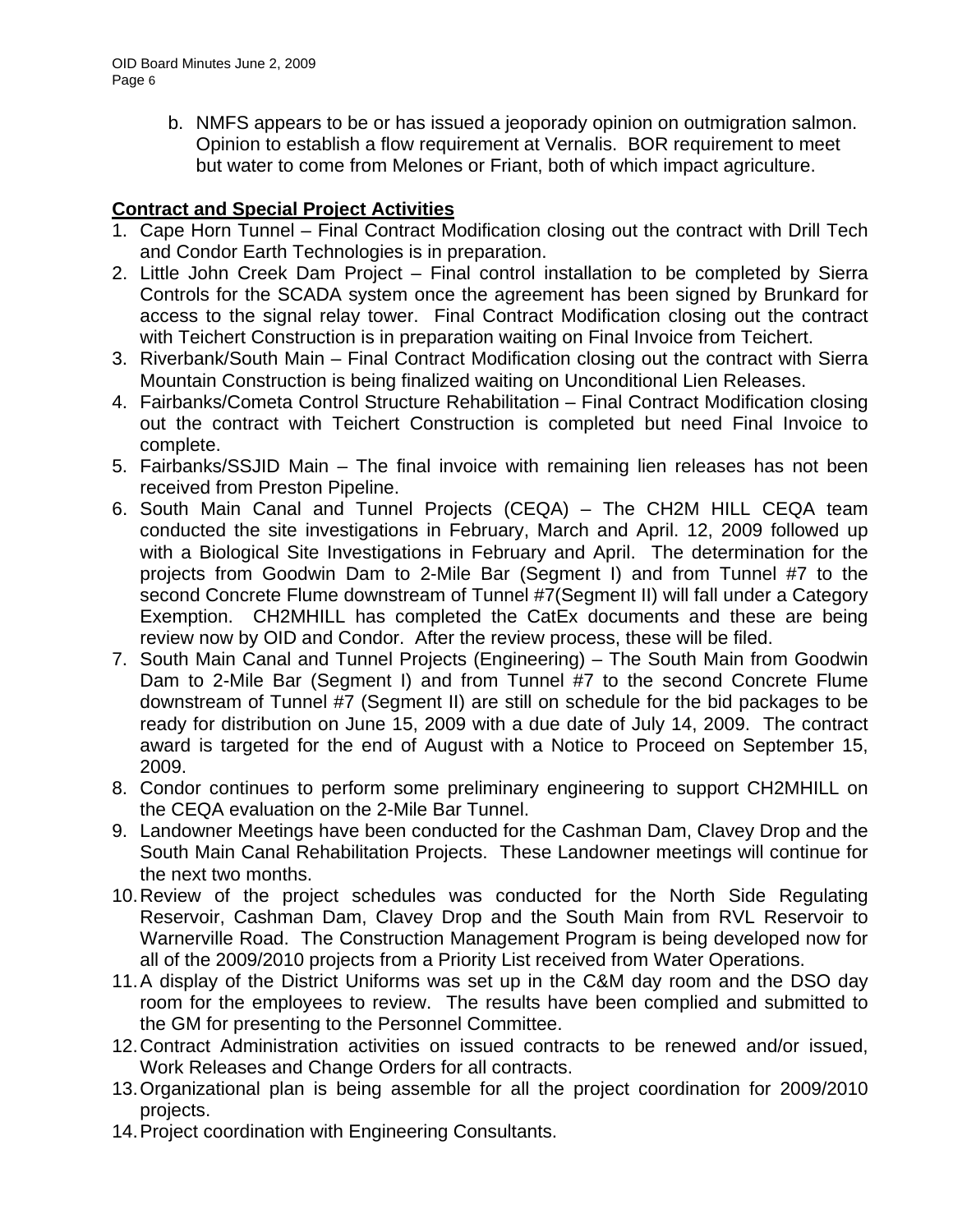- 15. Construction Management and Contracts Administration manuals being developed.
- 16. Contract Management course being prepare for OID personnel.

# **Construction & Maintenance Activities**

- 1. Review of Job Set Up Forms
- 2. Various Landowner meetings regarding maintenance work.
- 3. Preparing and conducting evaluations with the Support Services employees.
- 4. Assisting Engineering Department with constructability review of Capital Improvement Projects.
- 5. Met with Jim Brunk on May 22, 2009 to discuss a potential dirt site at his property on Sierra View Dr. Test pits to determine soil compatibility are scheduled to be completed by May 29, 2009.
- 6. Two new employees for the vacant C&M Worker position completed their preemployment screening. One started on May 20<sup>th</sup> and the second on June 1<sup>st</sup>. The final candidate has an anticipated start date of June  $15<sup>th</sup>$ .
- 7. Conducted an emergency repair to the Lower Cometa Pipeline on Saturday, May 23<sup>rd</sup>. Repairs were completed and landowner's commenced irrigation the following day.

# **Engineering Activities**

- 1. Met with V.A. Rodden on 5/18/09 to discuss Annexation, Phases I work which is nearly complete and Phases II and III. Bill Jackson met with Mrs. Cook on 5/27/09 to discuss Phase I billing and annexation amortization schedules. John Davids to review As-Built status and Ross Lee questions and prepare response back to Bill Jackson. Beginning to go through Annexation Agreement.
- 2. P&P working on design drawings for 2009/2010 Capital Projects.
- 3. Continuing to work with USACOE and USFWS as it pertains to environmental mitigation on the North Side Reservoir Project. DRAFT BO submitted to USFWS on 4/27/09 and Maryann Owens with USFWS has stated that we should have a final BO by June 8th. DRAFT Mitigated Negative Declaration (MND) was completed and mailed to the State Clearing House on 4/29/09. Comment period closed yesterday and the FINAL MND will go to the Board on 6/16/09. Technical Memorandum concerning potential alternative mitigation either through NGO's or on OID property was submitted to USACOE on 5/15/09. Engineering Department working on environmental mitigation bid package and list of local biologists which may qualify as a "Service approved Biologist" as required as part of our California Tiger Salamander (CTS) Best Management Practices (BMP's). 90% design drawings were reviewed and returned to P&P with comments on 5/27/09. Staff review of the DRAFT Bid Documents and Specifications is ongoing.
- 4. Performing research of APN files and facility files for the 2009/2010 Capital Projects.
- 5. Landowner meetings for the 2009/2010 Capital Projects have begun and to date are going very well.
- 6. No word from Mr. Hansen since correspondence was sent letting him know that OID would plan on replacing the required section of pipe this winter contingent upon the trees being removed and the pump station being modified.
- 7. Response letter sent to Willms Ranch, LLC Attorney, Ms. Barbara Savery. No response to date.
- 8. Preparing pre-construction photo logs for all 2009/2010 Capital Projects.
- 9. Assisting Mr. Jernigan as necessary on the South Main Canal improvement projects.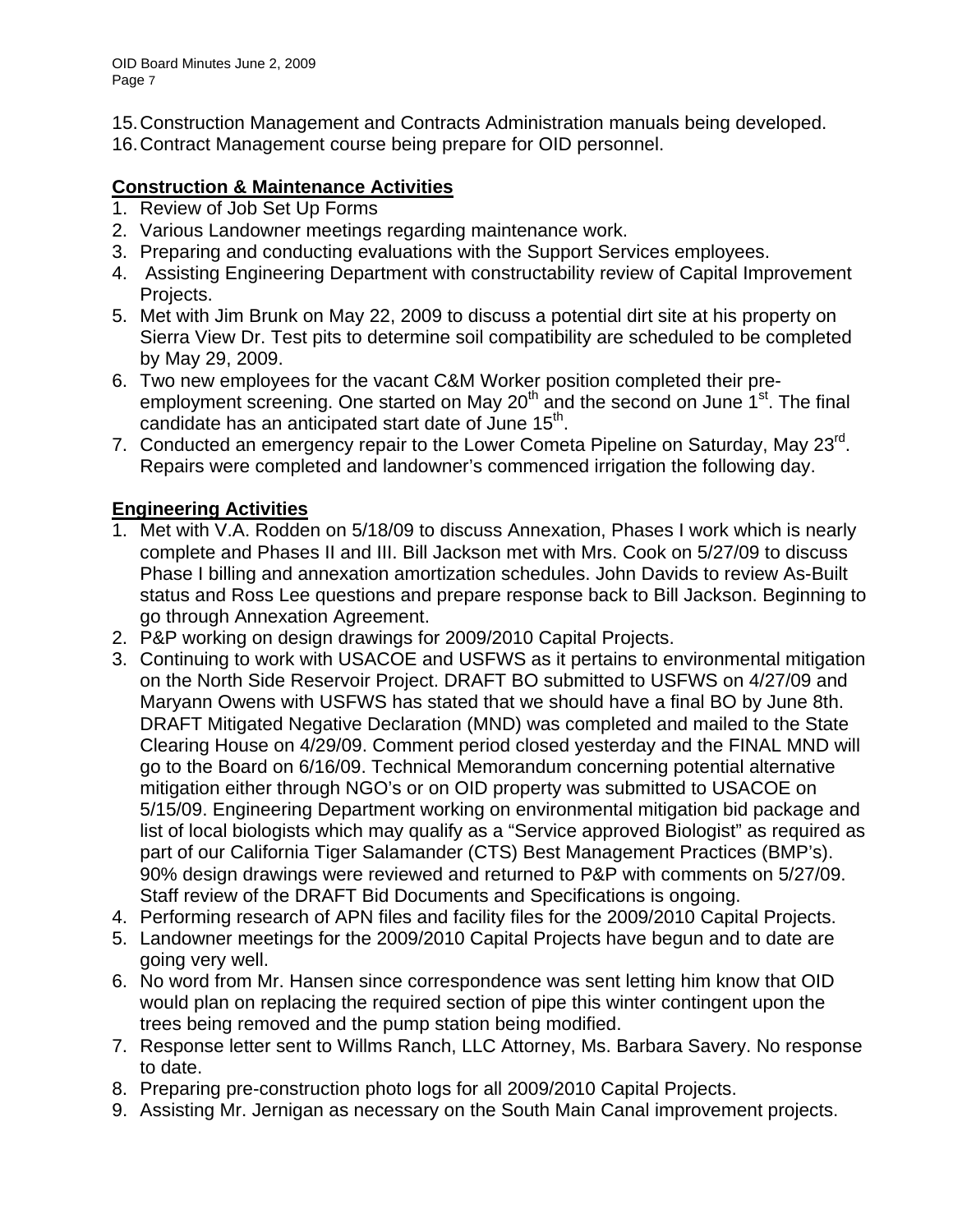- 10. Working with Contech Bridge to secure an estimate for fabrication of a vehicular crossing over Wildcat Creek (Willms Ranch). Memo presented to Mr. Jernigan including rough order of magnitude costs for his review.
- 11. Met with North County Corridor Project Team on 5/26/09 to discuss utility impacts as a result of either proposed alignment. Study area is 2000' wide with final right-of-way acquisition being 350'. Impacts to OID are substantial, but project may provide for joint venture opportunities. Staff will brief the Board on the proposed project as necessary.
- 12. Ongoing project status meetings with Provost and Prichard, Inc.

# **Water Operations Activities**

- 1. Currently on 12 Day Rotations
- 2. Preparing for USCID conference on June 3-6
- 3. Assisting Engineering Department with plan review for 2009/2010 Capital Projects
- 4. Coordinating South Main Flow Measurement work with Watermark Engineering
- 5. Preparing Statement of Diversion and Use for submittal to the State Water Resources Control Board
- 6. Birnbaum Deep Well replacement project under way

# **Finance and Accounting Activities**

- 1. Review of new Enterprise software. Coordinating demonstrations of software for management review.
- 2. Ag water billing second installment notice is being published in the Oakdale, Escalon, and Riverbank newspapers on May 27<sup>th</sup> and June  $4<sup>th</sup>$ .
- 3. Finalizing the close out on capital work orders.
- 4. Rural water system accounts:
	- 14 15-days notices sent out.
- 5. Prepared a draft policy for the District's Identity Theft Prevention Program as required by the Federal Trade Commission's Red Flags Rule.
- 6. Received 48 applications on the Account Clerk posting. Reviewing and preparing hiring criteria.
- 7. Continue to cross-train accounting staff.
- 8. Work on rate study that has been set aside due to other priorities.
- 9. Met with 5 new employees to review District payroll policies and benefit packages.
- 10. Processed one medical-only workers compensation claim (no lost time).
- 11. Preparing specifications for new network server.
- 12. Met with Mr. Jackson to review costs associated with Phase I of the Union/South Lateral Water Quality Reclamation Project.

# B. **COMMITTEE REPORTS**

## Personnel Committee Meeting, May 29, 2009 ¾ OID Uniforms and Contract Costs

This item was previously addressed on the Agenda.

Planning and Public Relations Committee Meeting, May 29, 2009

 $\triangleright$  Review of Community Education and Awareness Policy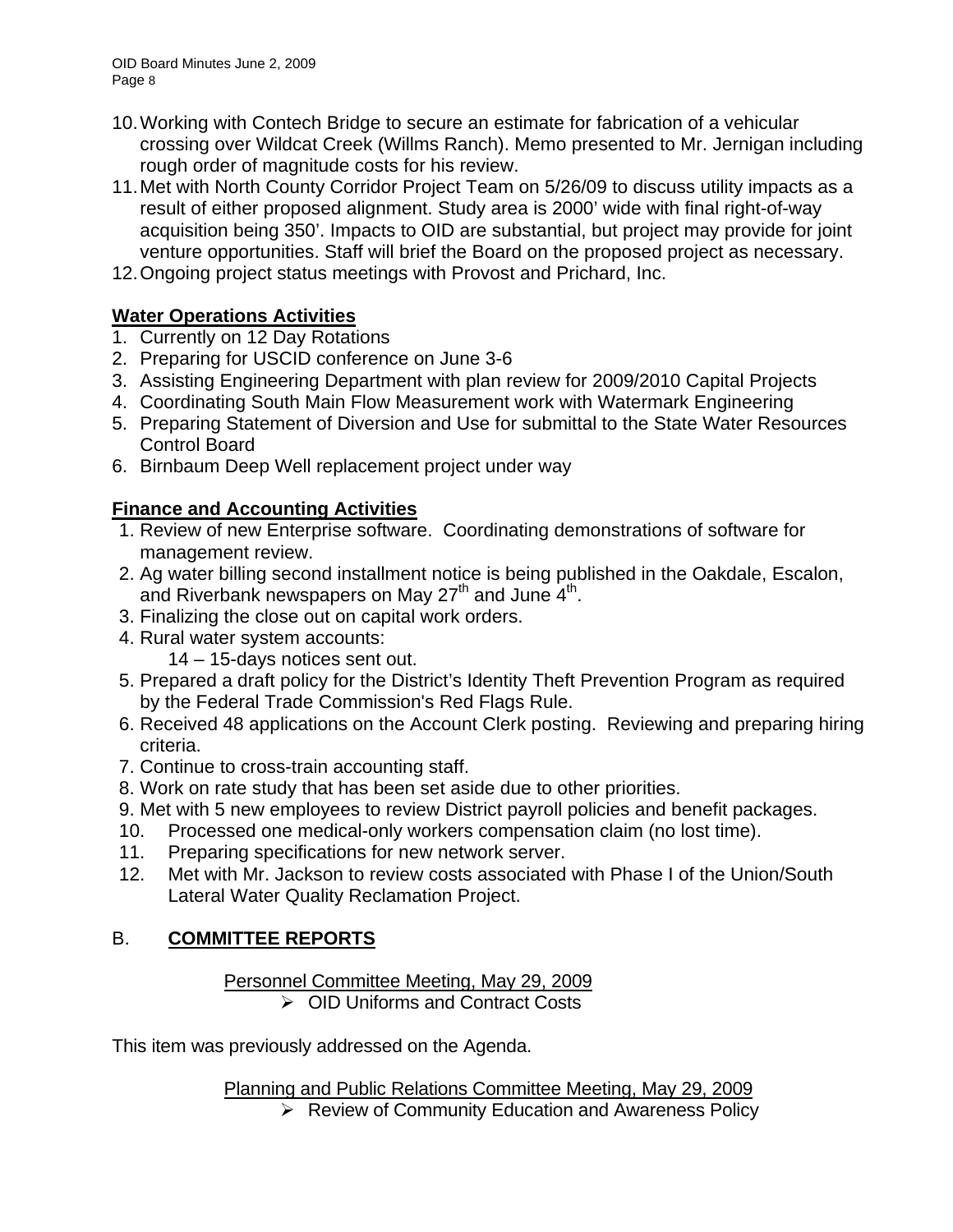Director Clark stated that the General Manager has always had the prerogative to donate money to various community organizations. The Committee felt that it would better, and would also protect the General Manager from any criticism about who the District donates money to, if any contribution over \$750.00 be reviewed and approved by the Committee; and if the Committee feels that it needs to be brought before the entire Board then the Committee can do this. The General Manager Steve Knell stated that the District will also develop an application which will be made available to the Board so the Board can see what donations are being made by the District.

# C. **DIRECTORS' COMMENTS/SUGGESTIONS**

# Director Webb

Director Webb had not comments.

# Director Clark

Director Clark stated that he and Jack were invited to tour the Lindy Farms which is at the corner of Albers and Claribel and consists of about 400 acres. This is a state of the art, organic horse ranch. This landowner has put every innovation in water conservative operation that they have ever seen. Not one drop of water leaves the ranch. It was a classic operation. Director Clark asked him if there would be a possibility that the District could put on some type of education forum there for other farmers in the area to see his operation. He stated that that would be fine and he would be more than willing to give a tour of his operation.

Director Clark also commented on the interviews for the replacement of the Tri-Dam Manager. He stated that there are two good candidates and a background check is being conducted. When those are completed the committee will select the new manager.

Director Clark also stated that he had a couple of incidents regarding complaining customers and he wanted to thank Jason and Kevin for their quick response to their complaints.

Director Taro Director had no comments.

Director Bairos Director Bairos had no comments.

## Director Webb

Director Webb stated that he has spoken with a couple of constituents and they stated that they are happy and feel that it is a good water year.

Director Webb further stated that historically SSJID and OID have stayed out of Tri-Dam business as Districts; however, the last couple of contracts and the situation involving the installation of the new generator at Tulloch resulted in a couple of surprises. He stated that he wondered if the next time that there is a contract at Tri-Dam if it would not be prudent to have each District afforded the opportunity to review the contracts prior to release.